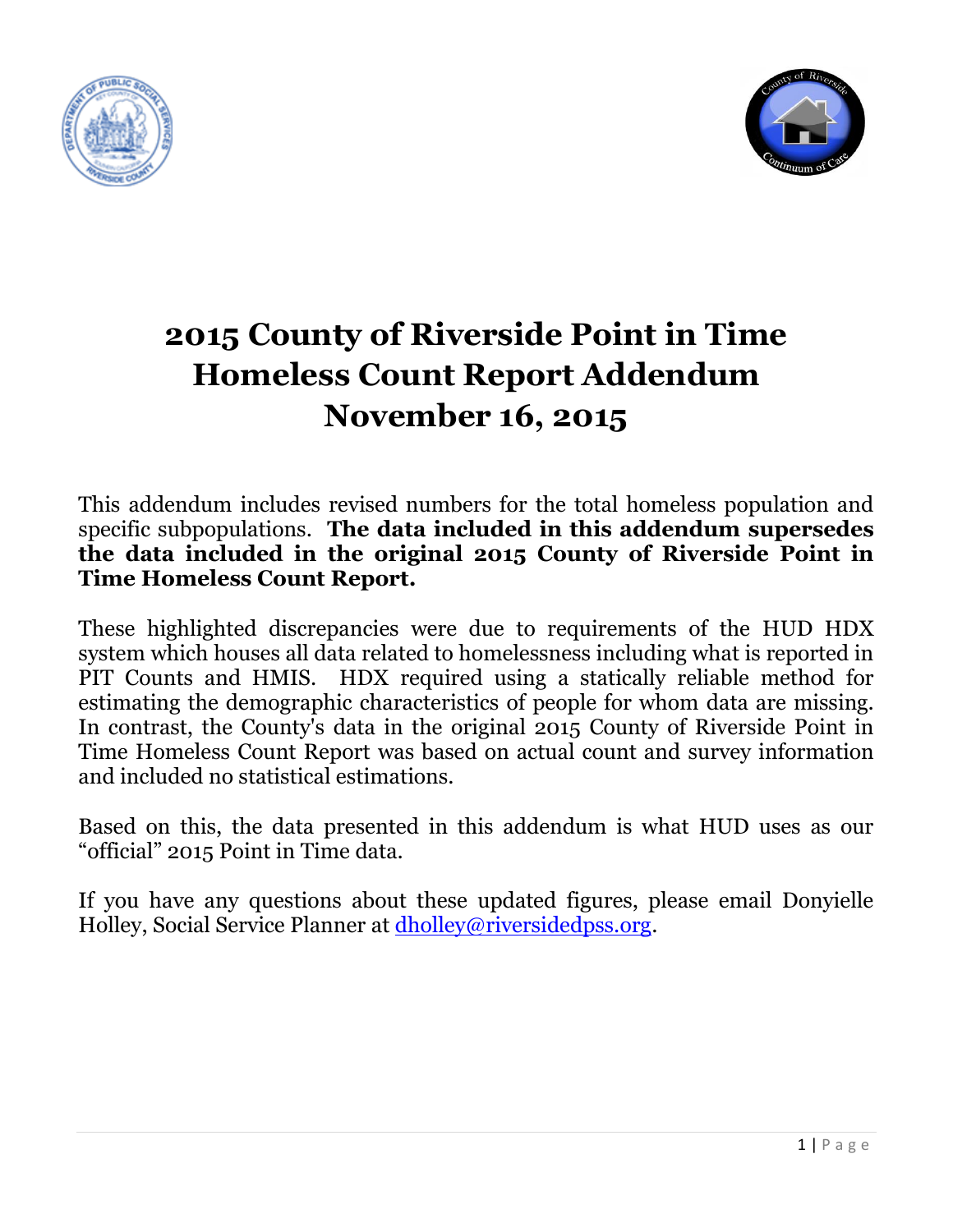#### **Executive Summary**

#### *(Reference: 2015 County of Riverside Point in Time Homeless Count Report, Page 8)*

The 2015 Point-In-Time Homeless Count and survey, conducted on January 28, 2015, identified 1,488 unsheltered and  $884$  sheltered homeless people (total =  $2,372$ ) in Riverside County, California. Data collected during the count reflects a snapshot of Riverside County's homeless population at one particular point in time.

The 2015 unsheltered count methodology consisted of a street-based count, service-based count, magnet events, Department of Mental Health (DMH) homeless outreach count, and a separate youth count. A total of 533 volunteers were deployed across Riverside County to successfully count and survey the unsheltered homeless population. PIT Count data was deduplicated using an algorithm to generate a unique ID for each individual counted which utilized several fields of information from the survey. This process allowed data analysts to easily identify and eliminate duplicate records using a statistical database program. Compared to the 2013 PIT Count ( $n = 1,888$ ), the number of unsheltered homeless people counted decreased by  $21\%$  in 2015 to  $1,488$ .

The sheltered count methodology consisted of data extracted from the Homeless Management Information System (HMIS) to identify sheltered homeless individuals on the night of January 27, 2015.Compared to the 2013 PIT Count (n = 1,090), the number of sheltered homeless people decreased by 19% in 2015 to  $884$ .

DPSS staff and our community partners from Riverside County's Continuum of Care have identified the following factors that may have contributed to the overall countywide decrease: (a) increased HUD funding to provide supportive services to veterans and their families; (b) increased funding for the Veterans Affairs Supportive Housing (HUD-VASH) program that provides rental assistance for homeless Veterans; (c) the Veterans Assistance Leadership of Riverside County (VALOR) initiative was implemented in May 2013 with the vision to end veteran homelessness in Riverside County; (d) an increase of 640 new HUD-funded permanent housing beds for homeless individuals and families throughout the county; and (e) inclement weather on the days leading up to and during the PIT Count in some cities and unincorporated areas may have caused homeless people to vacate identified encampment areas.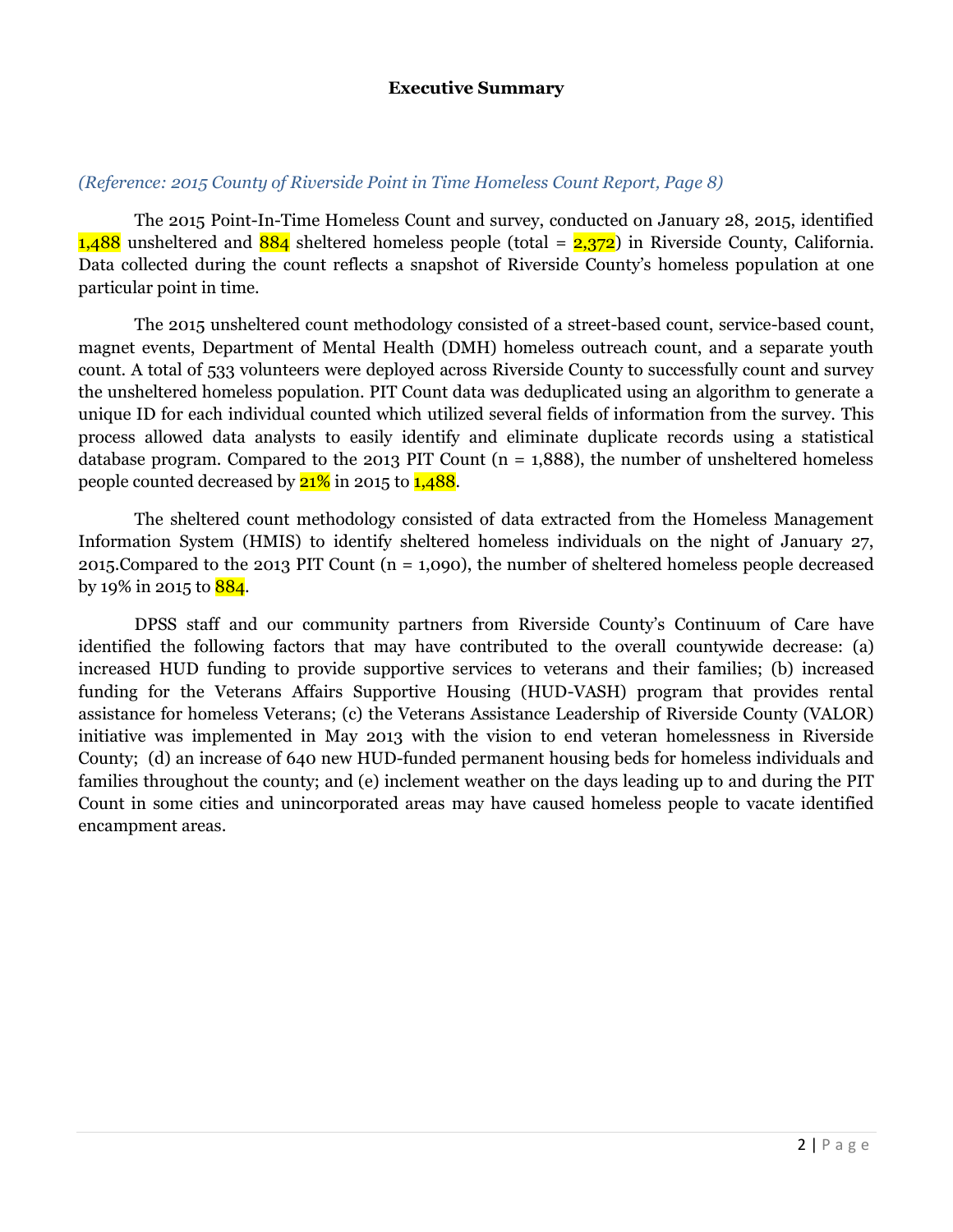## **2015 Unsheltered Homeless Count Findings**

*(Reference: 2015 County of Riverside Point in Time Homeless Count Report, Page 24)*

Of the  $1,488$  unsheltered homeless people, a majority (68%) of these individuals were men (n = 1,073). See Table 8 below for full details.

| Gender                             | <b>General PIT Count</b> |                      |                  | <b>Youth Count</b>   | <b>Total 2015</b><br><b>Unsheltered</b> |         |
|------------------------------------|--------------------------|----------------------|------------------|----------------------|-----------------------------------------|---------|
|                                    | <b>Interview</b>         | <b>Observational</b> | <b>Interview</b> | <b>Observational</b> | <b>Count</b>                            | Percent |
| Female                             | 295                      | 90                   | 14               | 9                    | 408                                     | 27%     |
| Male                               | 726                      | 305                  | 23               | 19                   | 1073                                    | 72%     |
| Transgender<br>(Male to<br>Female) | $\overline{\mathbf{4}}$  | $\mathbf 0$          | 1                | $\mathbf 0$          | $\overline{\mathbf{5}}$                 | 0%      |
| Transgender<br>(Female to<br>Male) | 2                        | $\mathbf 0$          | $\mathbf 0$      | $\Omega$             | $\overline{\mathbf{2}}$                 | 0%      |

 *Table 1.* 2015 **Unsheltered** Homeless Count by Gender

*\*Note:* Interview data is based on respondent's self-identification while observational data is based on volunteer perception. The 2013 PIT survey allowed only for "male" and "female" responses while the 2015 PIT survey added the additional response options above.

#### *(Reference: 2015 County of Riverside Point in Time Homeless Count Report, Page 25)*

A majority of the unsheltered homeless population either identified or were observed as White (n  $= 1,137$ ). Approximately one fourth of the population either identified as or was observed as Hispanic or Latino. Ethnicity was assessed in a separate question than race as HUD considers Hispanic to be an ethnicity, not a race. See Table 9 for full details regarding race and ethnicity.

| Race                                    | <b>General PIT Count</b> |                      |                  | <b>Youth Count</b>   | <b>Total 2015</b><br>Unsheltered |                |
|-----------------------------------------|--------------------------|----------------------|------------------|----------------------|----------------------------------|----------------|
|                                         | <b>Interview</b>         | <b>Observational</b> | <b>Interview</b> | <b>Observational</b> | <b>Count</b>                     | <b>Percent</b> |
| American<br>Indian or<br>Alaska Native  | 67                       | $\overline{4}$       | $\mathbf 0$      | $\mathbf 0$          | 71                               | 5%             |
| Asian                                   | 16                       | 5                    | $\mathbf{1}$     | $\mathbf 0$          | $\overline{\mathbf{22}}$         | 1%             |
| <b>Black or</b><br>African<br>American  | 144                      | 52                   | 11               | 6                    | 213                              | 14%            |
| Native<br>Hawaiian,<br>Pacific Islander | 8                        | $\mathbf 0$          | $\mathbf 0$      | $\mathbf 0$          | 8                                | 0%             |
| White                                   | 878                      | 226                  | 21               | 12                   | <b>1137</b>                      | 76%            |
| <b>Multiple Races</b>                   | 32                       | 3                    | $\overline{2}$   | $\mathbf 0$          | 37                               | $2\%$          |
|                                         |                          |                      |                  |                      |                                  |                |
| Hispanic<br>(ethnicity)                 | 342                      | 71                   | 7                | 10                   | 430                              | 24%            |

 *Table 2.* 2015 **Unsheltered** Homeless Count by Race

*\*Note:* Interview data is based on respondent's self-identification while observational data is based on volunteer perception.

The 2013 PIT survey combined Asian and Pacific Islander together into one race while the 2015 PIT survey kept them as distinct races.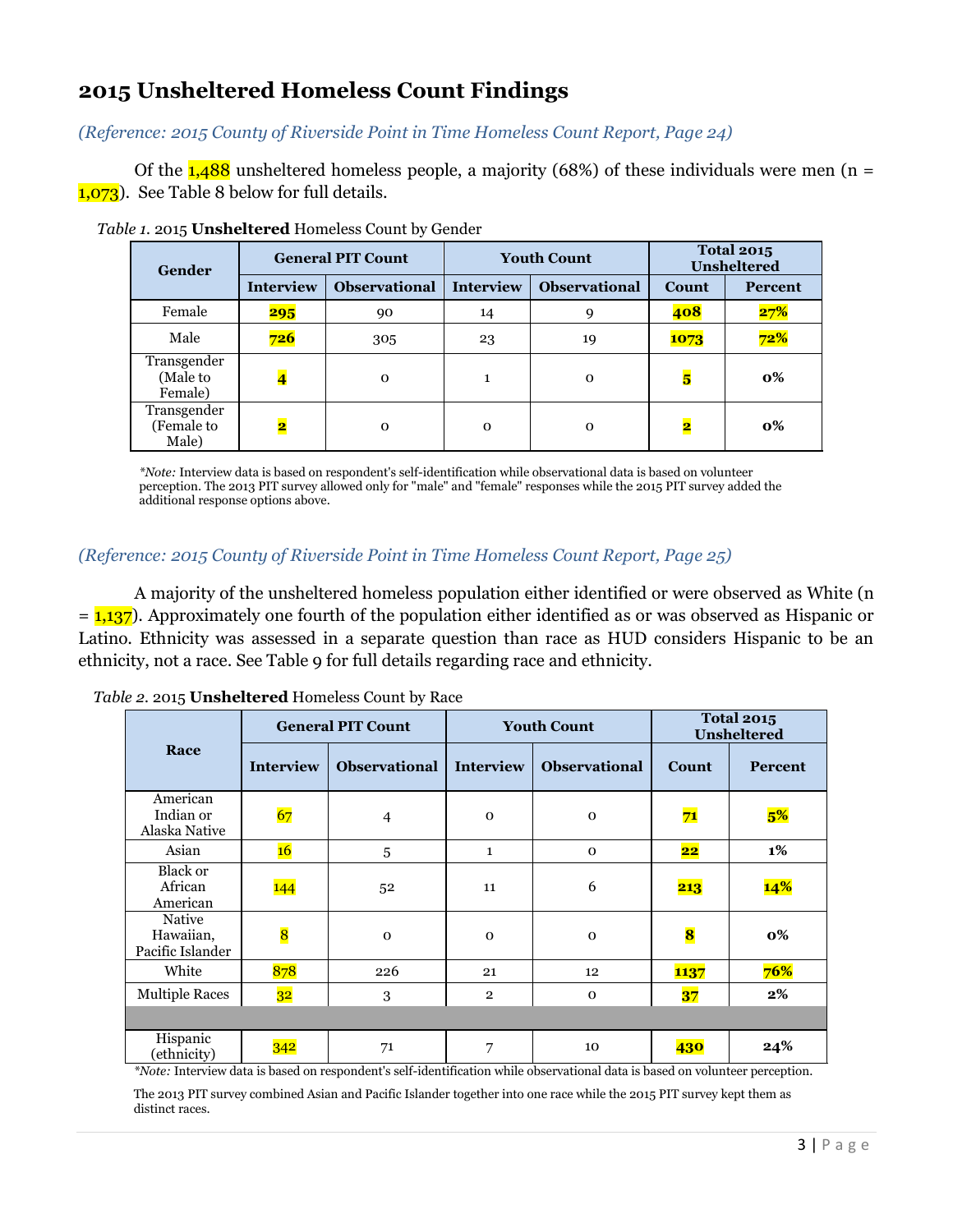#### *(Reference: 2015 County of Riverside Point in Time Homeless Count Report, Page 26)*

The majority of the unsheltered homeless population was between the ages of 50-61 (n =  $\frac{415}{2}$ ) and 40-49 ( $n = 311$ ). See Table 10 for full details regarding age.

|             |                  | $\tilde{\phantom{a}}$     |              |                      |                             |                |
|-------------|------------------|---------------------------|--------------|----------------------|-----------------------------|----------------|
| Age         |                  | <b>General PIT Count</b>  |              | <b>Youth Count</b>   | <b>Total</b><br>Unsheltered |                |
|             | <b>Interview</b> | Observational   Interview |              | <b>Observational</b> | <b>Count</b>                | <b>Percent</b> |
| 17 or under | 13               | 3                         | $\mathbf 0$  | 1                    | 17                          | $1\%$          |
| $18 - 24$   | 55               | 18                        | 22           | 22                   | <b>117</b>                  | 8%             |
| 25-29       | 56               | 41                        | 3            |                      | <b>101</b>                  | 7%             |
| 30-39       | 151              | 75                        |              | $\mathbf 0$          | <b>235</b>                  | <b>16%</b>     |
| $40 - 49$   | 207              | 102                       |              |                      | 311                         | 21%            |
| $50 - 61$   | 316              | 97                        | $\mathbf{2}$ | $\mathbf 0$          | 415                         | 28%            |
| 62-69       | 70               | 22                        | $\Omega$     |                      | 93                          | 6%             |
| 70-79       |                  | 7                         | $\Omega$     | $\mathbf 0$          | 11                          | $\mathbf{0\%}$ |
| $80+$       | $\mathbf 0$      |                           | $\mathbf 0$  | O                    |                             | $\mathbf{0\%}$ |

*Table 3.* 2015 **Unsheltered** Homeless Count by Age

*\*Note:* Interview data is based on respondent's self-identification while observational data is based on volunteer perception.

#### *(Reference: 2015 County of Riverside Point in Time Homeless Count Report, Page 28)*

Among the unsheltered homeless population,  $37%$  were considered chronically homeless (n = 401), 21% were recently released from jail or prison (n = 225), 21% were victims of verbal, physical, or sexual abuse (n = 224), and 23% were victims of domestic violence (n = 243). See Table 12 below for full details on these unsheltered subpopulations.

|                                     | <b>General PIT</b> |                | <b>Youth PIT</b> |                | Total 2015 Unsheltered |         |  |
|-------------------------------------|--------------------|----------------|------------------|----------------|------------------------|---------|--|
| Subpopulation                       | Count              | <b>Percent</b> | Count            | <b>Percent</b> | Count                  | Percent |  |
| Chronically<br>Homeless             | 377                | 37%            | 24               | 57%            | 401                    | 37%     |  |
| Families with<br>Children           | $\overline{10}$    | $1\%$          | $\mathbf 0$      | 0%             | 10                     | $1%$    |  |
| Depression                          | n/a                | n/a            | 13               | 31%            | 13                     | 1%      |  |
| Minor Justice<br>Involvement        | n/a                | n/a            | 3                | 7%             | 3                      | $< 1\%$ |  |
| <b>Adult Justice</b><br>Involvement | n/a                | n/a            | 8                | 19%            | 8                      | $1\%$   |  |
| Recently<br>Released                | 225                | 22%            | n/a              | n/a            | 225                    | 21%     |  |
| <b>Armed Forces</b>                 | 97                 | 9%             | 5                | 12%            | 102                    | 9%      |  |
| Veterans<br><b>Benefits</b>         | 46                 | 4%             | $\overline{2}$   | 5%             | 48                     | 4%      |  |

*Table 4.* 2015 Unsheltered Homeless Count – Breakdown of Subpopulations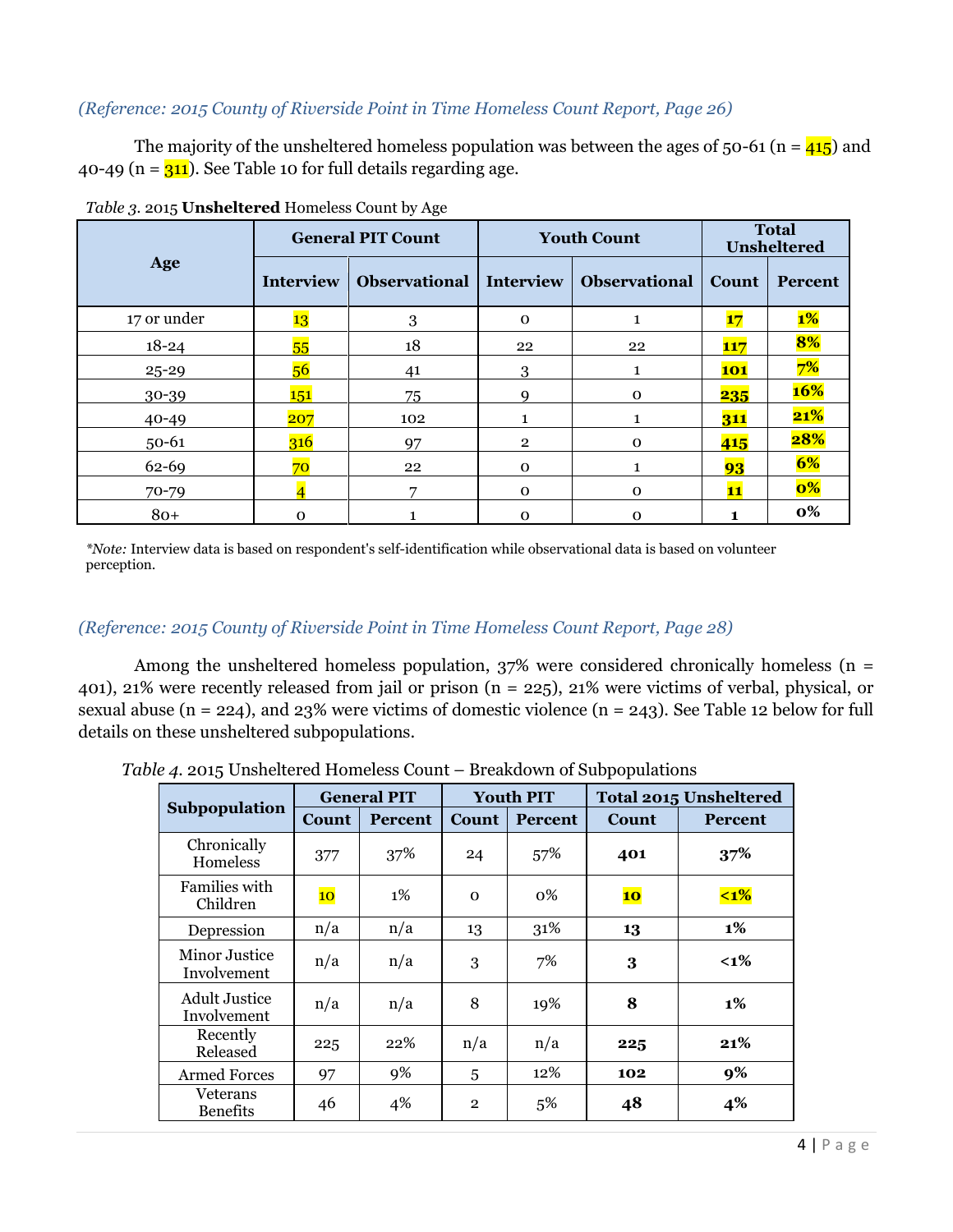|                                             | <b>General PIT</b> |                | <b>Youth PIT</b> |                | Total 2015 Unsheltered |                |  |
|---------------------------------------------|--------------------|----------------|------------------|----------------|------------------------|----------------|--|
| Subpopulation                               | Count              | <b>Percent</b> | Count            | <b>Percent</b> | Count                  | <b>Percent</b> |  |
| Disability<br><b>Benefits</b>               | 184                | 18%            | $\mathbf{2}$     | 5%             | 186                    | 17%            |  |
| <b>Foster Care</b>                          | n/a                | n/a            | 8                | 19%            | 8                      | 1%             |  |
| <b>HIV</b><br>Positive/AIDS                 | 87                 | $2\%$          | $\mathbf{1}$     | 2%             | 88                     | 6%             |  |
| Physical, Sexual,<br><b>Emotional Abuse</b> | 214                | 21\%           | 10               | 24%            | 224                    | 21%            |  |
| Domestic<br>Violence                        | 240                | 23%            | 3                | 7%             | 243                    | 23%            |  |
| Special<br>Education                        | 121                | 12%            | n/a              | n/a            | 121                    | 11%            |  |
|                                             |                    |                |                  |                |                        |                |  |

*\*Note:* This information was only obtained from the interview surveys (not observational surveys). Chronically homeless was defined according to HUD's definition if the person had been living in emergency shelter and/or on the streets (a) for the past year or more or (b) four or more times during the last three years and who may have a disability (HUD HEARTH Act Interim Rule, pgs. 53- 54).

Recently released was defined as someone who was released from jail or prison within the past 12 months.

An individual could potentially be categorized into multiple or all subpopulations.

#### **2015 Sheltered Homeless Count Findings**

Eight hundred and eighty four (884) homeless individuals were counted during the shelter count. These individuals stayed in emergency shelters (including domestic violence shelters and hotel/motel vouchers) and transitional housing. This represents a 19% decrease from the 2013 sheltered count (n = 1,090). Among the subpopulations listed below, only one sub-group (transitional youth) displayed a decrease from 2013 to 2015. The remaining subpopulations actually increased from 2013.

#### *(Reference: 2015 County of Riverside Point in Time Homeless Count Report, Page 32)*

Table 5 also compares the 2015 sheltered subpopulation counts to the 2013 counts. In the final column on the right of the table is the percent change between 2013 and 2015. It should be noted that this comparison does *not* take into account the total sample sizes for each year. The comparative data is presented this way in order to show the raw change in sheltered homeless subpopulation counts from 2013 to 2015.